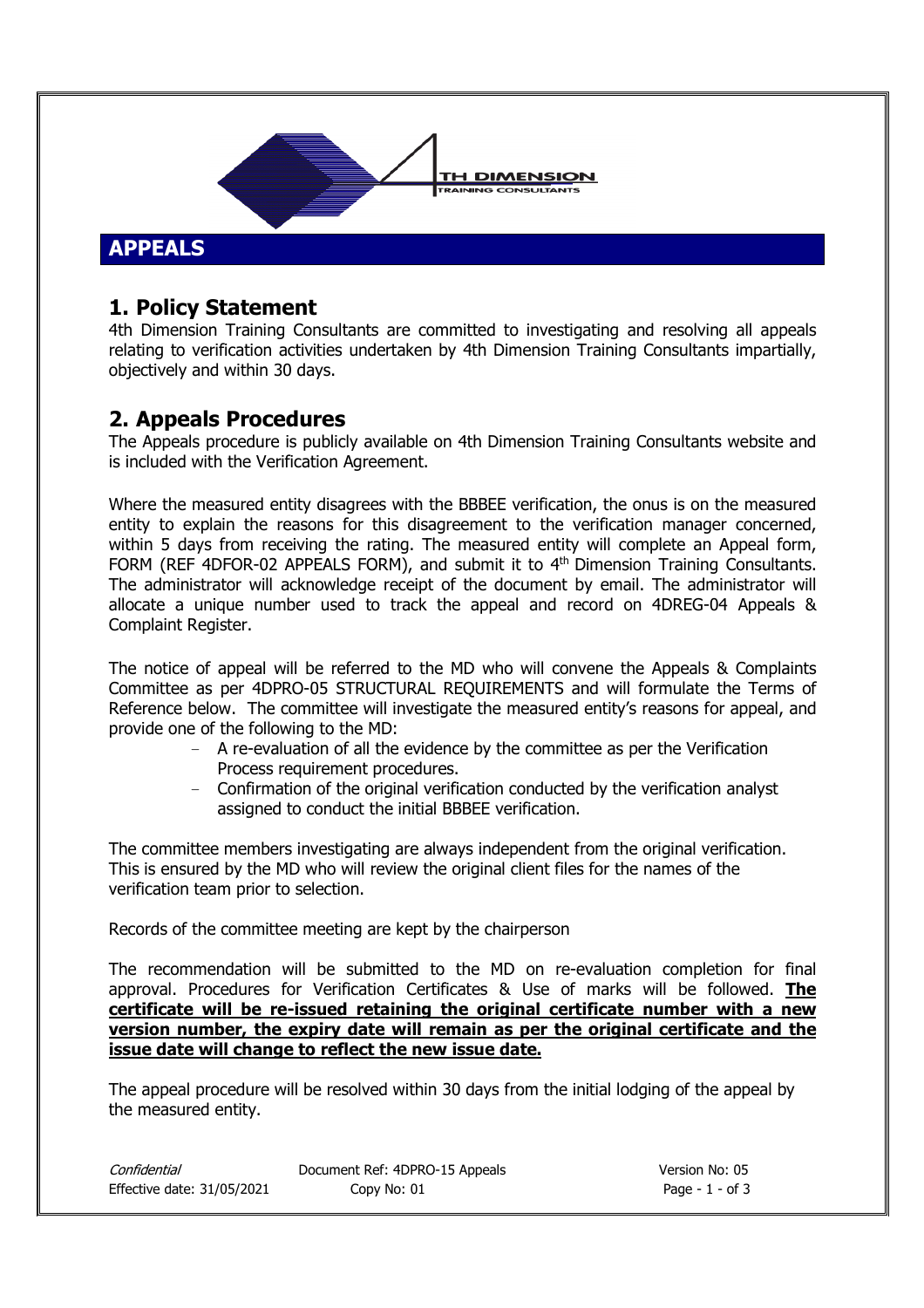

The measured entity will be informed by the MD in writing of the outcome at the appeal. Decisions on appeals will not result in any discriminatory actions against the measured entity who lodged the appeal.

Appeals are reviewed annually at the management review together with root cause analysis and corrective actions taken to ensure operational efficiency

## **3. Terms of Reference for the Appeals and Complaints Committee**

Purpose and Objectives of the committee:

The Appeals & Complaints Committee must investigate all complaints and appeals, using root cause analysis techniques outlined in the Corrective Action procedures, thoroughly, objectively and accurately within 30 days from receipt of the complaint or appeal.

Output expected and the timeframes in which the output is expected Root cause analysis. Solution recommendations. Final decision communicated in writing to the MD. Corrective action recommendations. Progress reports every two (two) weeks in writing to the verification manager. The schedule and location of meetings for the committee Adhoc: As and when complaints / appeals are received then:

Weekly at 4th Dimension Training Consultants offices

Competency requirements of committee members

Committee members must have a minimum level 3 in all competencies defined in the Individual's Skills Assessment. The person with the most experience will be appointed chairperson. Committee members will change depending on the complaint/ appeal origination to ensure impartiality.

Quorum Minimum 2 (two) committee members.

Balance of interest consideration of the committee members

All employee records will be scrutinized by the MD to ensure impartiality as well as the measured entities file to ensure independence from the original verification.

Agenda:

Confidential Document Ref: 4DPRO-15 Appeals Version No: 05 Effective date: 31/05/2021 Copy No: 01 Page - 2 - of 3